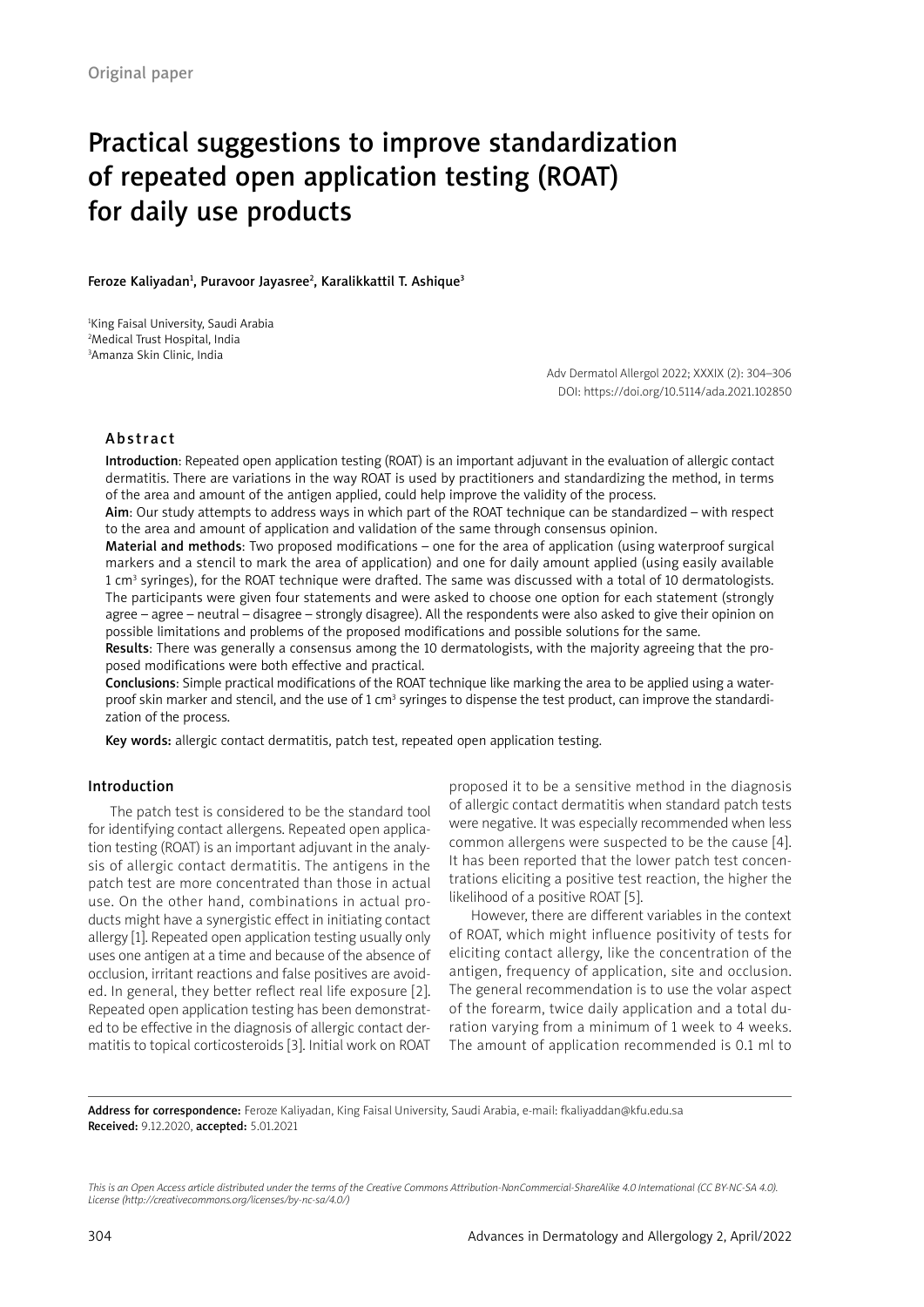cover an area of approximately 5 cm<sup>2</sup>. A positive reaction usually develops in about 4 days. For research studies, the antigens are dispensed using devices like Eppendorf tubes, but these are not practical for routine use. It is often difficult for patients to use ROAT for daily use products, strictly conforming to these directions. Studies have shown that there is a significant variation in the manner in which practitioners use ROAT [1].

#### Aim

Our study attempts to address ways in which part of the ROAT technique can be standardized – with respect to the area and amount of application and validation of the same through consensus opinion.

## Material and methods

Two proposed modifications for the ROAT technique were drafted and the same was discussed with a total of 10 consultant dermatologists. The participants were given four statements and were asked to choose one option for each statement (strongly agree – agree – neutral – disagree – strongly disagree). The four statements were:

- 1) the standardization method mentioned for the amount of application seems effective,
- 2)the standardization method mentioned for the amount of application is practical,
- 3)the standardization method mentioned for the area of application seems effective,
- 4)the standardization method mentioned for the area of application is practical.

All the respondents were also asked to give their opinion on possible limitations and problems of the proposed modifications and possible solutions for the same.

The methodology proposed was stated as below.

Extrapolating the fingertip unit to the area of application, about 0.1 ml would cover an area of approximately  $4-5$  cm<sup>2</sup>.

1) To help the patient use the correct amount of application daily we suggested dispensing the product in easily available 1 cm<sup>3</sup> syringes with a detachable needle (cream/ointment and liquid preparations can be easily loaded into these syringes. Two loaded syringes will be



Figure 1. Cream aspirated into a 1  $cm<sup>3</sup>$  syringe

enough to cover the recommended 1 week duration. The patient is advised to apply exactly 0.1 ml daily to the test site (Figure 1).

2) It is also important to ensure that the same area is used for repeat applications. To ensure this we suggested marking an area of approximately 4 cm<sup>2</sup> with a stencil, using waterproof surgical markers, over a hairless area on the flexor aspect of the forearm. To further ensure that the markings are not washed away easily, a drop of cyanoacrylate glue is place on the corners of the marked square. The stencil is also given to the patient to further facilitate the application of the cream and if needed the patient can by him/ herself reapply any permanent marker ink in case the lines get diluted due to daily washing (Figure 2).

# Results

For all the statements, there was a general consensus (strongly agree/agree). For the first statement (the standardization method mentioned for the amount of application seems effective), 5 of the respondents strongly agreed and 5 agreed. For the second statement (the standardization method mentioned for the amount of application is practical) also 5 strongly agreed and 5 agreed. For the third statement (the standardization method mentioned for the area of application seems effective) 2 agreed, while 8 strongly agreed. For the last statement (the standardization method mentioned for the area of application is practical), 3 agreed, 6 strongly agreed and 1 gave a neutral opinion. The points raised in the discussion included the practical difficulty in aspirating thicker ointments into the syringe. Also, the need for another person to assist the patient in remarking the area if required was considered a limitation. Alternative options for marking the area, like the use of a disposable adhesive stencil were discussed. Other suggestions were to encourage patients to take daily photographs of the site to evaluate the evolution of reactions, if any. A patient information leaflet giving details of the procedure



Figure 2. Stencil used for marking the area of application